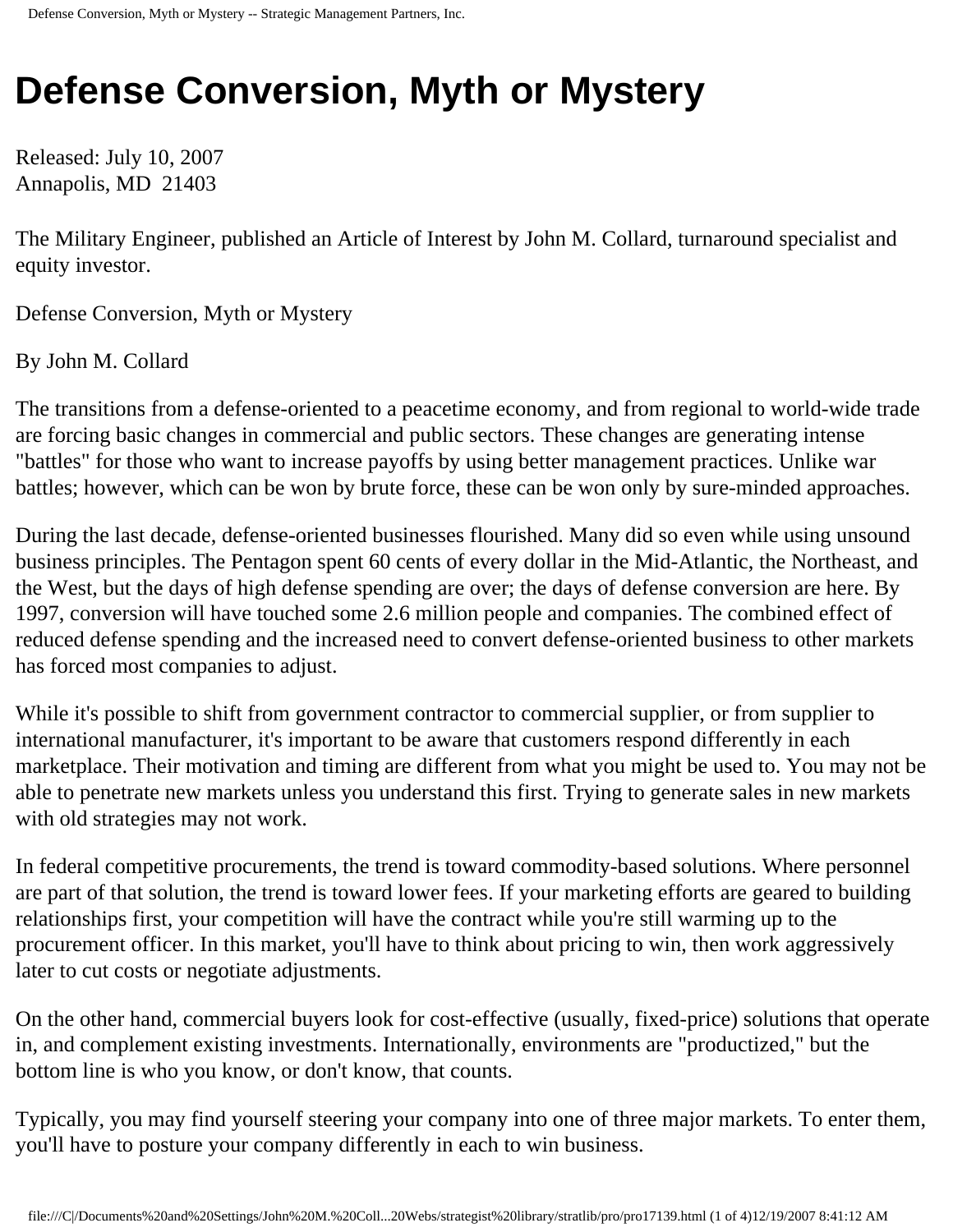## The Federal Market

Two markets are open in the government contracting sector. There are government set-asides, targeted primarily for small and disadvantaged businesses. Here, the government buys from a qualified seller. Setaside programs are limited to those who can participate. The key is to get there first. In this market, you'll find constantly-changing players, all of whom vying for contracts ranging from \$10,000 to \$10 million. This market is somewhat easy to enter since the government introduced the "up-to-5-percentminority" set-aside program for federal procurements.

Larger federal contracts are obtained through competitive bids. This is a highly-structured process. Competition is scattered among major manufacturers and service providers, established systems integrators, and even small businesses. Moreover, this market has a second tier of competitors: subcontractors who "bundle" services to win contracts and become part of larger teams.

The low bidder always wins in this market, but the low bidder may not always have the lowest price. Today, contracts go to the "lowest evaluated bidder," or one who offers the most value for the price. Plan for long lead times, reams of paperwork, and rock-bottom pricing in the somewhat flat new acquisitions market. Businesses go fishing for deals in this market in ranges of \$5 million to \$100+ million to \$1 billion.

## The Commercial Market

Most businesses look to the economically unrestrained commercial marketplace for new opportunities. But here, sellers approach buyers at will and are subject to their whims. While profits are usually higher and relationships ensure future stability for service-oriented companies, buyers are fickle. You may have what the buyer needs, but he may decide he doesn't like your tie. Also, a competitor may have a similar, yet inferior product, but because he has had the potential buyer on the golf course for the past three weekends and has talked about everything except the product, that product looks better to the buyer. Good relationships mean everything in this market, although they are maintenance intensive. The commercial market has project- and results-oriented customers. Performance under pressure is the key to survival.

## The International Market

While the U.S. welcomes foreign competition, some countries limit entry. Their tactics often range from burdensome import duties and competition-limiting treaties, to competing against local governmentsubsidized bids. And, don't be surprised at paying "entry" fees through a power structure that includes a distributor who may be controlled by the King's nephew.

Perhaps the best way to penetrate the international market is through a local presence. Countries like to keep their currency local and limit the export of profits. They favor companies that invest in their economy. Ford and Honda proved this point with their worldwide plants. Still, entering this market can be done from afar, particularly by demonstrated willingness to learn or adapt to new cultural and business practices, plus legal and financing mechanisms. Use local contacts and enter into joint ventures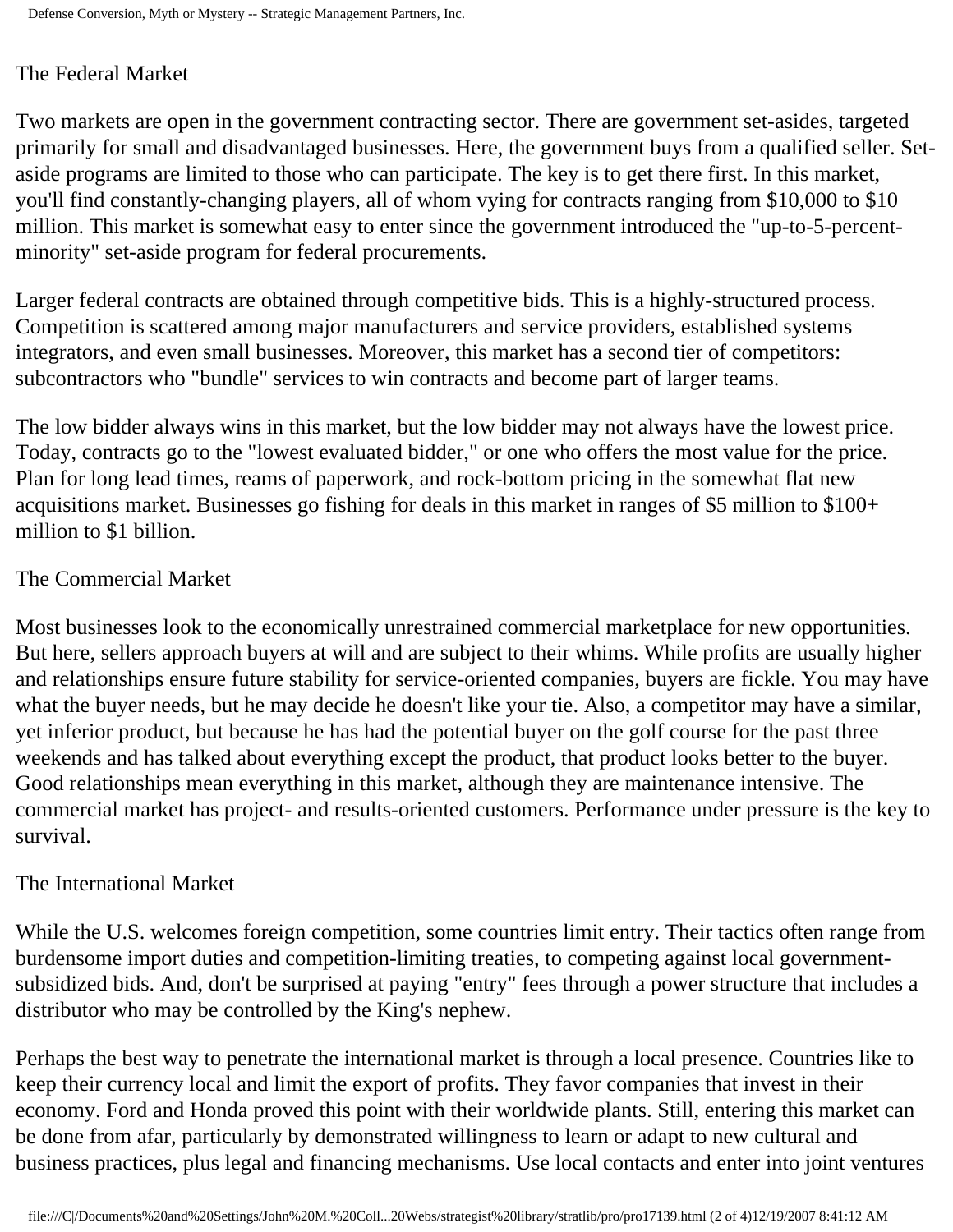Defense Conversion, Myth or Mystery -- Strategic Management Partners, Inc.

to develop proposals and/or technologies and transfer the latter as well.

What Does It Take?

What does it take to win business in new markets? In set-aside contracting, the work must be done by a small, disadvantaged business. While the government procurement cycle is structured to be fair to all, the commercial market is driven by solutions, products, and services that fill needs in a specific time frame. Foreign buyers are commercial in nature, yet they favor their own suppliers, unless what they need can only be bought abroad. They may go outside their own borders for a short time seeking technology transfers because many technologies can be replicated.

Do your homework before you head for the boardroom. Determine first whether your company has the skills, services, or products that are, or could be, in demand in foreign markets. Precisely identify the potential new markets, and from them, identify the one or two that hold the highest potential for success. Finally, take a rifle shot approach at your new-found customer. If you've learned the characteristics and adapted to the business-style of your target market, the chances are you'll hit your mark. But always aim well. You seldom get a second chance. Know your strengths and exploit your competition's weaknesses. Do your products and services beat the competition in terms of technology, design, or cost? you'll also be limited by the size of your company's resources; therefore, tackle only one or two market niches at a time.

Above all, throw assumptions out and watch for subtle nuances  $\hat{a} \in \mathbb{C}^n$  new markets bring new personalities, customs, and business traditions to the table  $\hat{a} \in \mathbb{T}$  and create and welcome opportunities to demonstrate your willingness to adapt.

But remember, too, when you reach for new business, protect as well the market share you've already earned. In the battle for new opportunities, new sales, and higher income, your competition is waiting for you to leave this flank exposed.

## [Library: Defense Conversion, Myth or Mystery](http://members.aol.com/stratlib3/tmedef.html)

#### [www.StrategicMgtPartners.com](http://www.strategicmgtpartners.com/)

#### About the Author

John M. Collard, is Chairman of Annapolis, Maryland-based Strategic Management Partners, Inc. (410 263-9100, [www.StrategicMgtPartners.com](http://www.strategicmgtpartners.com/) ), a nationally recognized turnaround management firm specializing in interim executive leadership, asset recovery, and investing in underperforming companies. He is Past Chairman of the Turnaround Management Association, a Certified Turnaround Professional, and brings 35 years senior operating leadership, \$85M asset recovery, 40+ transactions worth \$780M+, and \$80M fund management expertise to run troubled companies, and advise company boards, litigators, institutional and private equity investors.